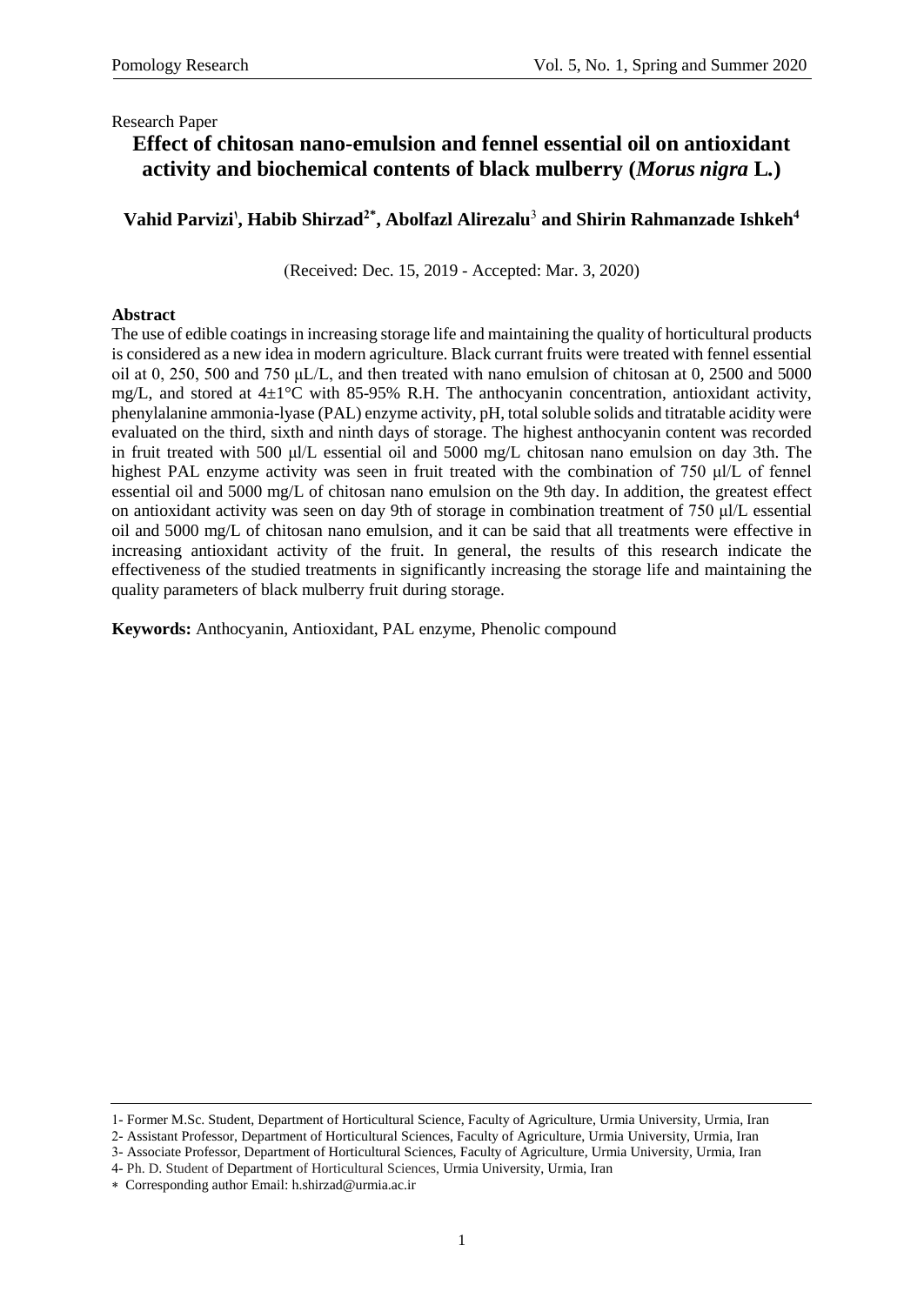# **Effect of calcium chloride and nano packaging on quality parameters and biochemical compounds of 'Shishe-Kab' pomegranates during cold storage**

**Mehdi Khayyat1\* , Sosan Chamani Asghari<sup>2</sup> and Farid Moradinezhad<sup>3</sup>**

(Received: Sep. 5, 2019 - Accepted: Feb. 7, 2020)

### **Abstract**

Pomegranate (*Punica granatum* L.) is one of the most important native sub-tropical fruits in Iran. Because high economic importance of the pomegranates, it is very important to maintain the fruit quality after harvest. In this research, the effects of post-harvest treatment with calcium chloride and nano packaging on physicochemical properties of pomegranate fruit including aril and seed weight, peel color, pH, total soluble solids, vitamin C, antioxidant activity, anthocyanin and total phenolics content of 'Shishe kab' pomegranate were studied in a factorial completely randomized design with four replications. The first factor was immersion in calcium chloride at different concentrations (0, 0.5, 1 and 2%) and the second factor was a Dekco nano-based polyethylene packaging with non-packaging as control. After two months of storage at  $5 \pm 1^{\circ}$ C, the results showed a reduction in aril weight in control, but it was not decreased in CaCl2 treated fruit. Moreover, CaCl2 decreased the pH, and enhanced the peel color indices and antioxidant activity of the fruit. The highest antioxidant activity and color index was observed in fruit treated with 2% and 0.5 % CaCl2, respectively. The highest amounts of vitamin C content (8700 mg/ 100gr fresh weight) and anthocyanins (377 mg/L) were observed in fruit treated with 2 and 0.5% CaCl2, respectively. The interaction effects of calcium chloride and nano packaging on the amount of total soluble solids was significant and the highest total soluble solids content was recorded in control fruit (17.40 brix).

**Keywords:** Anthocyanin, Antioxidant, Nano-based packaging, Post-Harvest, CaCl<sub>2</sub>

-

<sup>1-</sup> Assistant Professor, Department of Horticultural Science, College of Agriculture, University of Birjand. Iran

<sup>2-</sup> M. Sc. Student, Department of Horticultural Science, College of Agriculture, University of Birjand. Iran

<sup>3-</sup> Associate Professor, Department of Horticultural Science, College of Agriculture, University of Birjand. Iran

<sup>\*</sup> Corresponding author E-mail: [mhdkhayat@birjand.ac.ir](mailto:E-mail%3Amhdkhayat@birjand.ac.ir)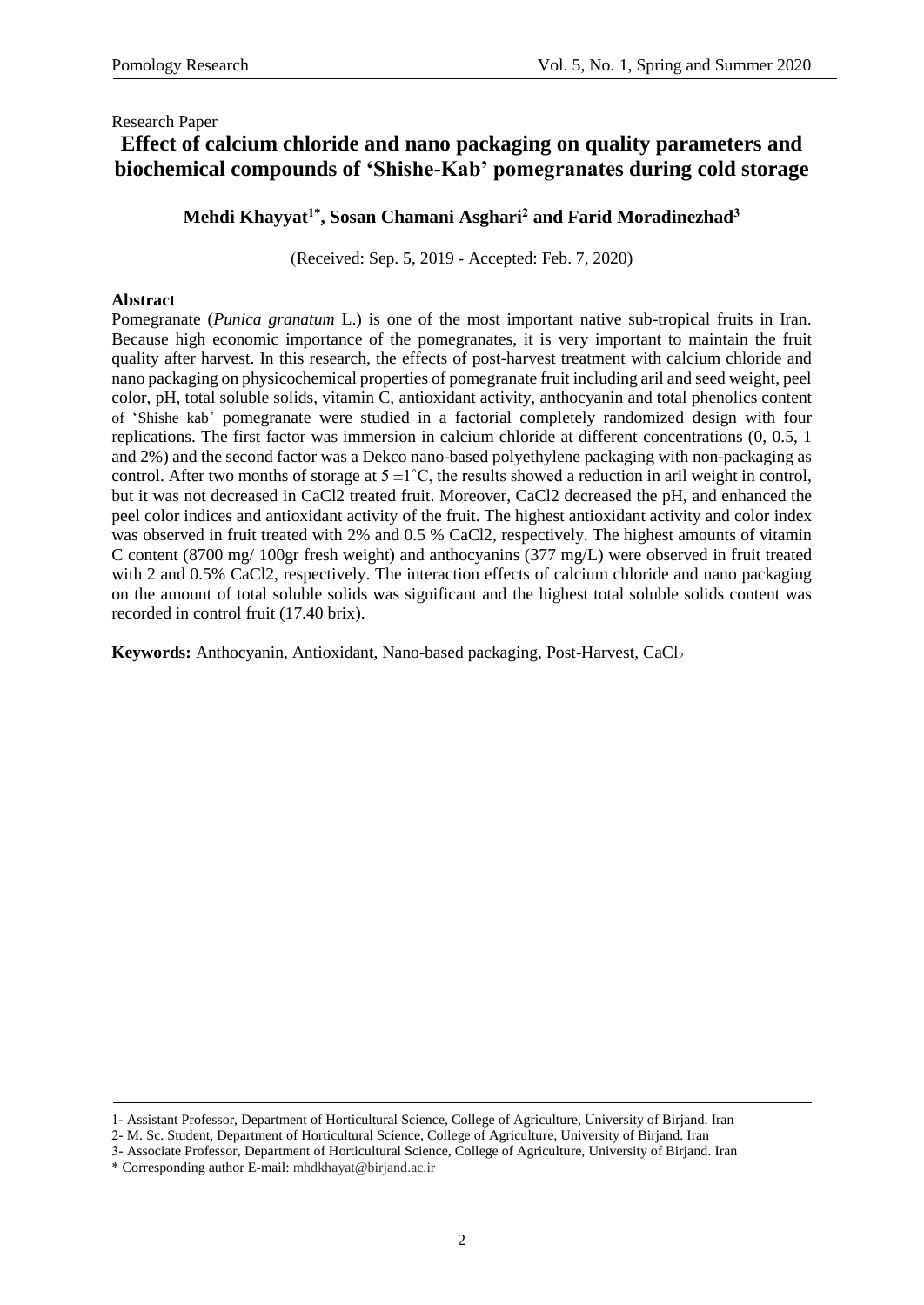## Research Paper **Evaluation of split root system followed by semi-hydroponic conditions and fungi in peach trees to improve water uptake efficiency in low yield lands**

**Masoud Nazeri1\* , Seyyed Jalal Tabatabaei<sup>2</sup> and Yavar Sharafi<sup>3</sup>**

(Received: Dec. 27, 2019 - Accepted: Mar. 1, 2020)

### **Abstract**

The most important factor limiting the production of horticultural crops, especially in countries like Iran, is water deficiency. Application of appropriate methods to increase water efficiency in fruit trees is the most important factor for optimal fruit production. This study was conducted as a factorial randomized complete block design with three replications on 'Redtop' peach trees grafted on GF677. Treatments included placing the bag near to the tree to direct the root to the bag and creating semihydroponic conditions that were performed at three levels without bag, one bag, and two bags. Also, to estimate the effects of the split root system in increasing water efficiency, different levels of irrigation were performed at three levels of 50, 75 and 100% of field capacity. Effective fungi inoculation at three levels including no fungus, *Mycorrhiza glumus* and *Trichoderma harizanium* were applied to evaluate the efficiency of water. Physiological and qualitative properties of saplings were evaluated 24 months after planting. The results showed that leaf growth parameters were significantly increased by bag insertion, fungal inoculation and irrigation. One bag placement, 75% irrigation capacity and inoculation of *Trichoderma* increased leaf fresh and dry weights by 62 and 52%, respectively. Fruit diameter and length were increased by 6 and 8%, respectively, in placement of two bags. Bagging was increased sugar content and titrable acidity compared to the control. *Mycorrhiza* fungi enhanced titratable acidity, and *Trichoderma* enhanced fruit firmness up to 9 and 32%, respectively.

**Keywords**: Mycorrhiza, Pumice, Trichoderma, Water efficiency

1- M. Sc. Student, Department of Horticultural Sciences, Faculty of Agriculture, Shahed University, Tehran, Iran

2- Professor, Department of Horticulture Sciences and Head of Medicinal Plants Research Center, Shahed University, Tehran, Iran

**.** 

3- Associate Professor, Department of Horticultural Sciences, Faculty of Agriculture, Shahed University, Tehran, Iran

\* Corresponding author E-mail: [Masoud.nazeri@shahed.ac.ir](mailto:Masoud.nazeri@shahed.ac.ir)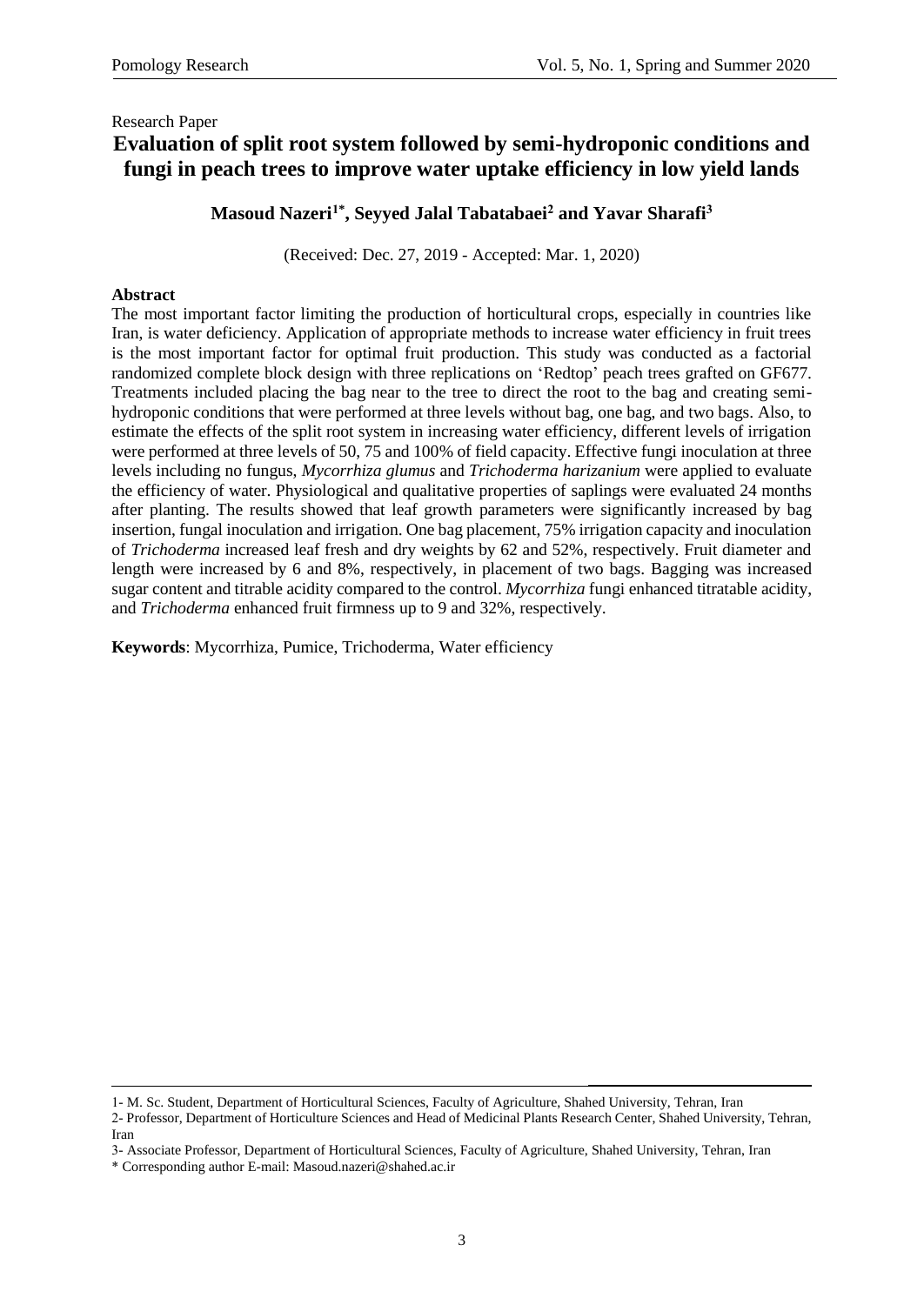## **Comparison of nutrient status in different olive varieties with nutrition indicators**

### **Mehdi Taheri1\* , Samira Vahedi<sup>2</sup> and Mohammad Abasi<sup>3</sup>**

)Received: Jan. 11, 2020 - Accepted: Jun. 1, 2019)

#### **Abstract**

Olive is an important fruit in Iran, but nutritional disorders result in decreased yield. In this study, the nutrient status leaf samples four different olive varieties in Lowshan area of Guilan using DOP, DRIS and CND indexes was investigated. The contents of nitrogen (N), phosphorus (P), potassium (K), manganese (Mn), copper (Cu), zinc (Zn), boron (B) and iron (Fe) in leaf samples were determined. Generally by comparing the mean with deviation from optimum percentage (DOP), most olive cultivars showed a deficiency in terms of N and P macronutrients and B and Cu micronutrients. However, the results showed the excess levels of P and Mn. Except for Fe and Zn, nutrient concentrations showed significant differences in different cultivars. Also, comparison of cultivars for nutrient uptake showed that 'Manzanilla' had significant difference with other cultivars and had the highest nutrient uptake. Comparison of DOP, DRIS and CND results showed that different approaches exist in each index for indicating the excess or deficit status of nutrients.

**Keywords**: Leaf analysis, Manzanilla, Roghani, Shengeh, Zard, CND, DOP, DRIS

<sup>1-</sup> Associate Professor of Soil and Water Research Department, Zanjan Agriculture and Natural Resources Research and Education Center, Agricultural Research, Education and Extension Organization (AREEO), Zanjan, Iran

<sup>2-</sup> Ph. D. Student of Irrigation and Drainage, Researcher of Soil and Water Research Department, Zanjan Agriculture and Natural Resources Research and Education Center, Agricultural Research, Education and Extension Organization (AREEO), Zanjan, Iran

<sup>3-</sup> Ph. D. Student of Soil Science, Researcher of Soil and Water Research Department, Zanjan Agriculture and Natural Resources Research and Education Center, Agricultural Research, Education and Extension Organization (AREEO), Zanjan, Iran

Corresponding author Email: taheritekab@yahoo.com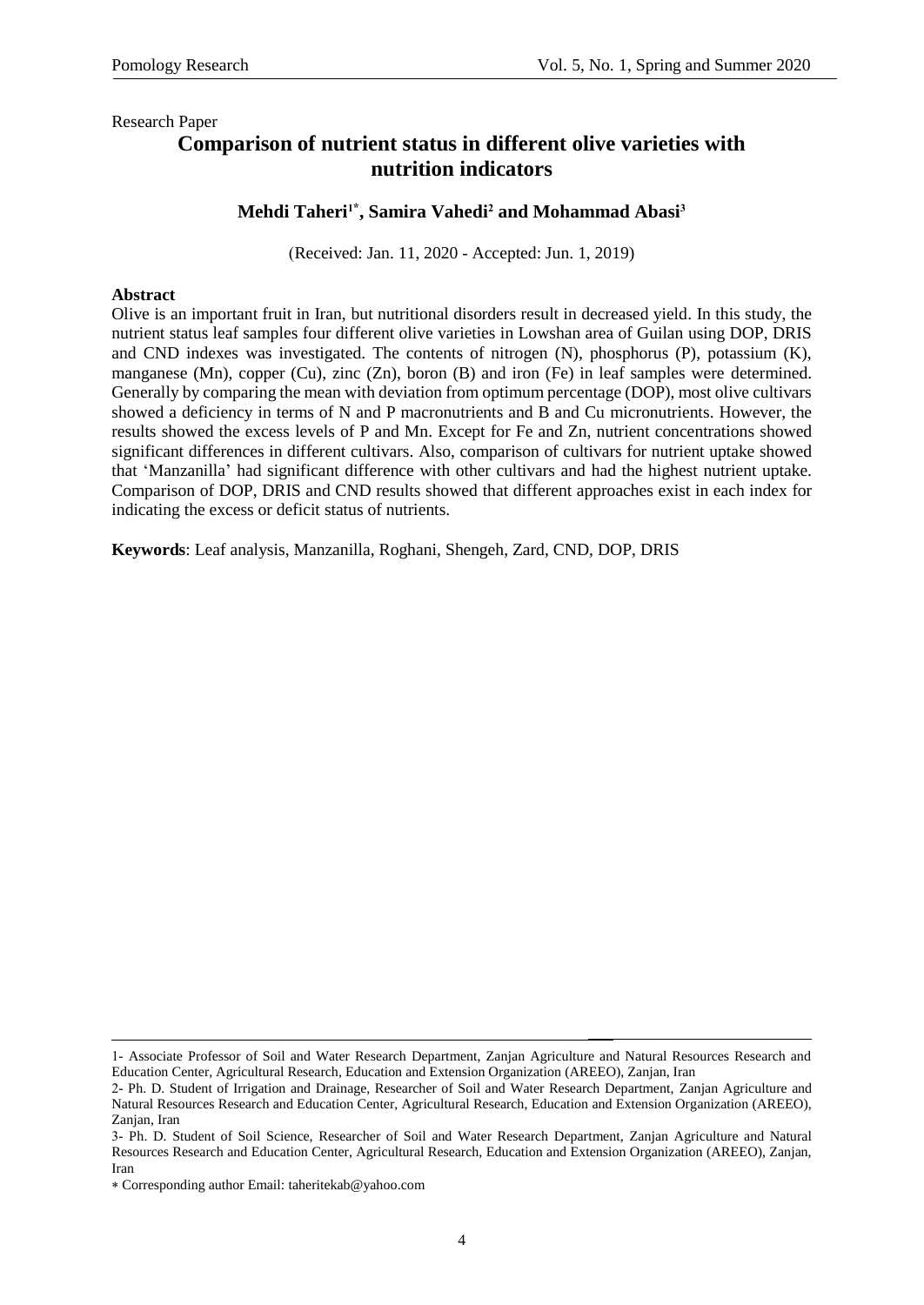## **Effect of putrescine and deficit fertigation on yield and some quality parameters of strawberry fruits (***Fragaria × ananassa* **cv. Sabrina) under hydroponic conditions**

### **Feridoun Ahmadi<sup>1</sup> , Mohammad Reza Asghari<sup>2</sup> and Ramin Hajitaghilou<sup>3</sup>**

)Received: Dec. 16, 2019 - Accepted: Feb. 10, 2020)

#### **Abstract**

Nowadays, for environmental concerns and to ensure the health and safety of the consumers, it is necessary to use safe compounds in food production systems. However, for water shortage and arid environmental conditions it is necessary to decrease water use. In this study, the effect of foliar application of putrescine at 0 and 2 mM and nutrient solutions of 140, 180 and 220 ml /day on 'Sabrina' strawberry fruit quality and yield under hydroponic conditions was investigated. The highest total soluble solids, total phenolics and total antioxidant activity was recorded at 2 mM putrescine with 140 ml nutrient solution per day and the highest values for fruit overall quality yield were recorded in plants treated with 2 mM putrescine under 180 ml nutrient solution per day. However, the highest titratable acidity was obtained in the control fruit (220 ml/day). The results of this study indicate that putrescine application is effective in enhancing strawberry fruit quality and yield parameters under deficit fertigation conditions.

**Keyword:** Antioxidant activity, Fruit quality, Nutrient solution, Plant growth regulators, Soilless culture

2- Professor, Department of Horticultural Science, Faculty of Agriculture, Urmia University, Urmia, Iran

<sup>1-</sup> M.Sc. Student, Department of Horticultural Science, Faculty of Agriculture, Urmia University, Urmia, Iran

<sup>3-</sup> Master of Science, Department of Horticultural Science, Faculty of Agriculture, Urmia University, Urmia, Iran

Corresponding author Email: Fereidunahmadi98@gmail.com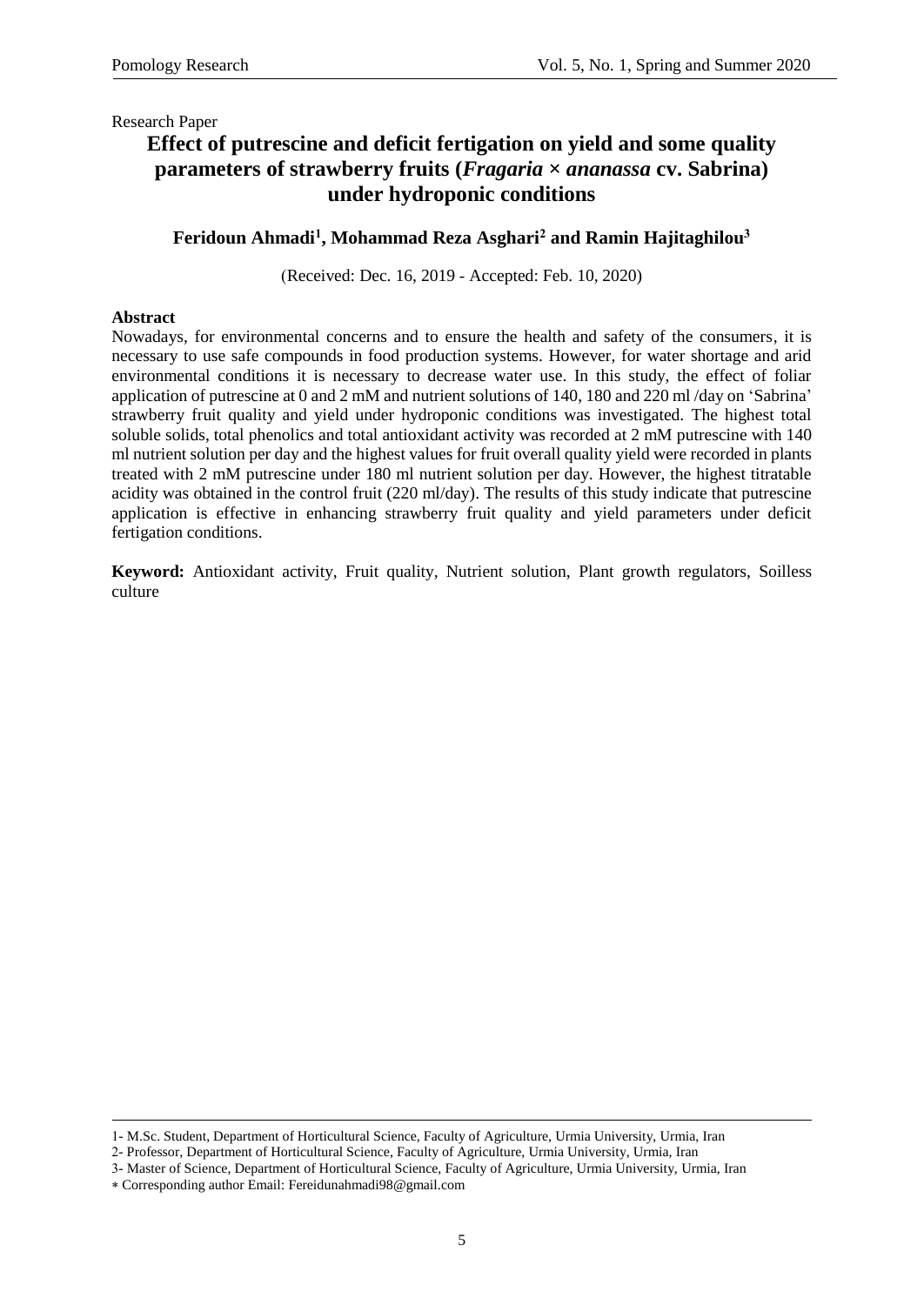# **Effect of effective microorganisms on physiological and biochemical responses of UCB1 pistachio under salinity stress**

### **[Abdollatif Fazeli Salmani](http://rip.urmia.ac.ir/?_action=article&au=118155&_au=Abdol-latif++Fazely-salmani)<sup>1</sup> , [Gholam Hossein Davarynejad](http://rip.urmia.ac.ir/?_action=article&au=116573&_au=Gholam+Hossein++Davarynejad)2\* and [Bahram Abedi](http://rip.urmia.ac.ir/?_action=article&au=114872&_au=Bahram++Abedi)<sup>3</sup>**

(Received: Dec. 30, 2019 - Accepted: Mar. 1, 2020)

### **Abstract**

A factorial completely randomized design with two factors including effective microorganisms (EM) at 0, 1% and salinity (at 0.7, 5, 10 and 13.6 dS/m) was conducted in three replication on one year old seedling of pistachio to study the effect of EM on the physiological and biochemical characteristics and nutrient uptake in UCB1 pistachio under salinity stress. Pistachio seedlings have been studied three months after salinity application. The results showed that increasing salinity decreased leaf relative water content, chlorophyll a and b and nitrogen, phosphorus, potassium and calcium content of leaf; it but increased proline, soluble sugars and sodium and chlorine content compared to the control treatment. Results of EM application showed that 1% concentration of this fertilizer increased resistance of UCB1 to salinity stress. Also, the interaction effects of salinity and EM on the relative content of leaf water, proline, chlorophyll b, soluble sugar and nitrogen, phosphorus, potassium, sodium and leaf chlorine were significant. The maximum relative content of water in leaf (87.13%), chlorophyll a (5.83mg/g FW), chlorophyll b (2.93mg/g FW), nitrogen (3.21%), phosphorus (0.25%), potassium (2.69%) and minimum content of sodium (7.90%) and chlorine (12.73%) was observed in treatment with 1% EM and salinity 0.7 dS/m. Based on the results of this study, application effective microorganism can reduce the damages of salinity stress.

**Keywords**: Chlorophyll, EM, Nutrients, Proline, Salinity

<sup>1</sup> 1- Ph.D. Student, Department of Horticultural Sciences, Faculty of Agriculture, Ferdowsi University of Mashhad, Mashhad, Iran

<sup>2-</sup> Professor, Department of Horticultural Sciences, Faculty of Agriculture, Ferdowsi University of Mashhad, Mashhad, Iran 3- Associate Professor, Department of Horticultural Sciences, Faculty of Agriculture, Ferdowsi University of Mashhad, Mashhad, Iran

Corresponding author Email: davarynej@um.ac.ir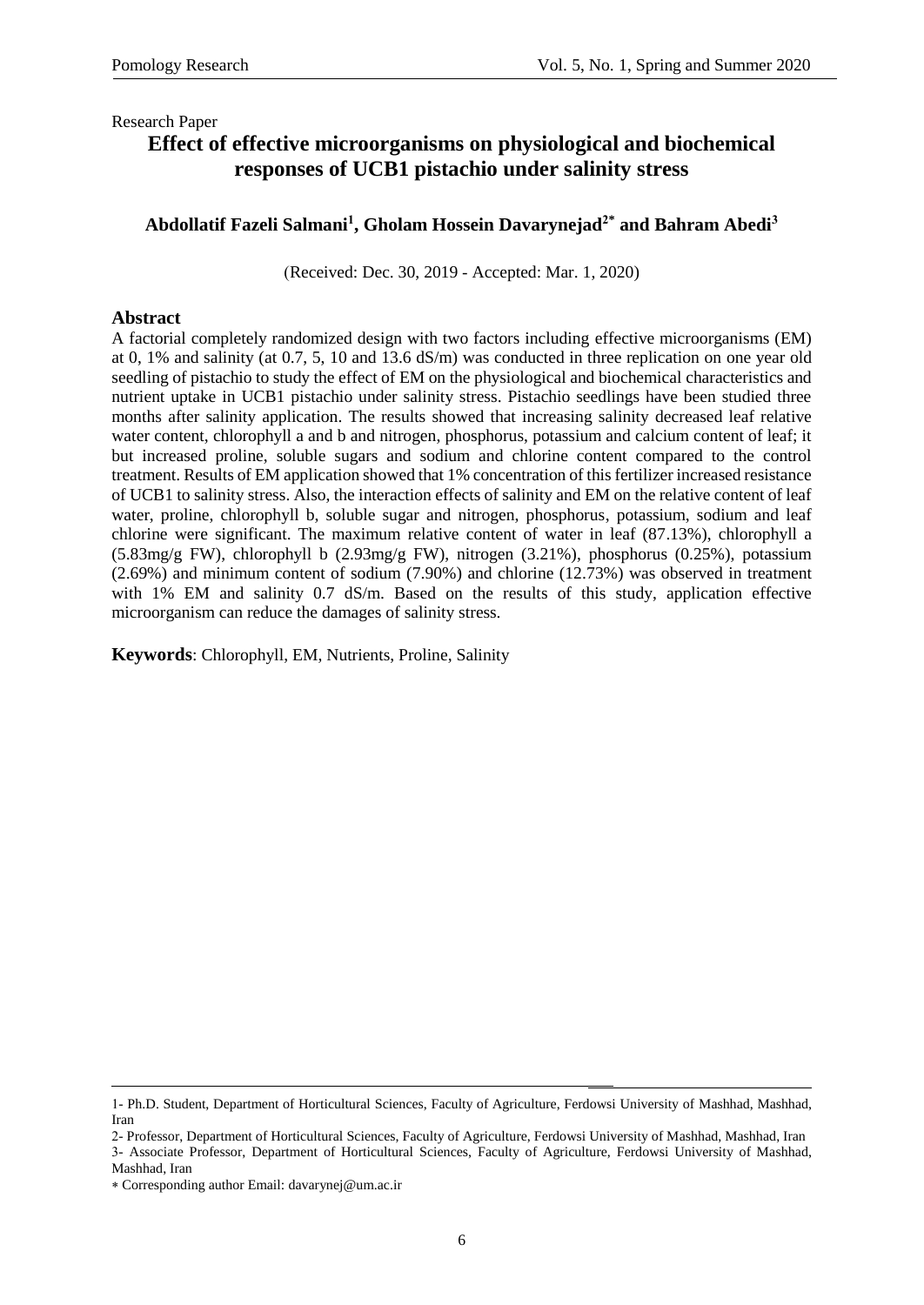## Research Paper **Design and manufacturing a date palm harvesting machine and comparing it with traditional method of date harvesting**

### **Danial Mahmoodabadi<sup>1</sup> and Mohammad Ali Rostami2\***

(Received: Nov. 2, 2019 - Accepted: Feb. 17, 2020)

### **Abstract**

To evaluate the traditional harvesting and machine harvesting from the ground method without a need for climbing the tree, a machine was manufactured and evaluated. The maps were plotted using Rhinoceros 3D software and the device was made based on these maps. The main parts of the machine included a telescopic handle, a cluster lever, a date transfer shot, a ring and a telescopic handle. To evaluate the performance of this machine, tests were performed in a date palm orchard with three replications. Experimental treatments consisted of, date palm harvesting using the machine made in this study and traditional (manual) harvesting methods. The studied parameters were: time needed for harvesting date palm, amount of date palms felled on the ground, amount of date palm lost, total date harvested, and amount of date packed in three folds (three stages of date harvest). Result of t-student test showed that date harvesting method had a significant effect on the time taken for harvest, the amount of date spilled on the soil and wasted dates ( $p \le 01$ ). Harvesting the dates with the machine made in this study resulted in a 43% reduction in harvest time. The amount of wasted dates in machine and manual methods were 0.7 and 2.68%, respectively, indicating a 57% reduction in the dates spilled on the ground and a 75% decrease in the wasted dates. Harvesting capacity by workers was 274.7 kg or 45.3 cluster in one hour and 474.9 kg or 80.2 cluster in hour by machine.

**Keywords**: Date harvesting, Machine, Palm, Waste

<sup>1-</sup> M. Sc., Islamic Azad University, Jiroft Branch, Jiroft, Iran

<sup>2-</sup> Assistant Professor of Agricultural Engineering Research Department, Fars Agricultural and Resource Research and Education Center, AREEO, Shiraz, Iran

Corresponding author Email: marostami1351@gmail.com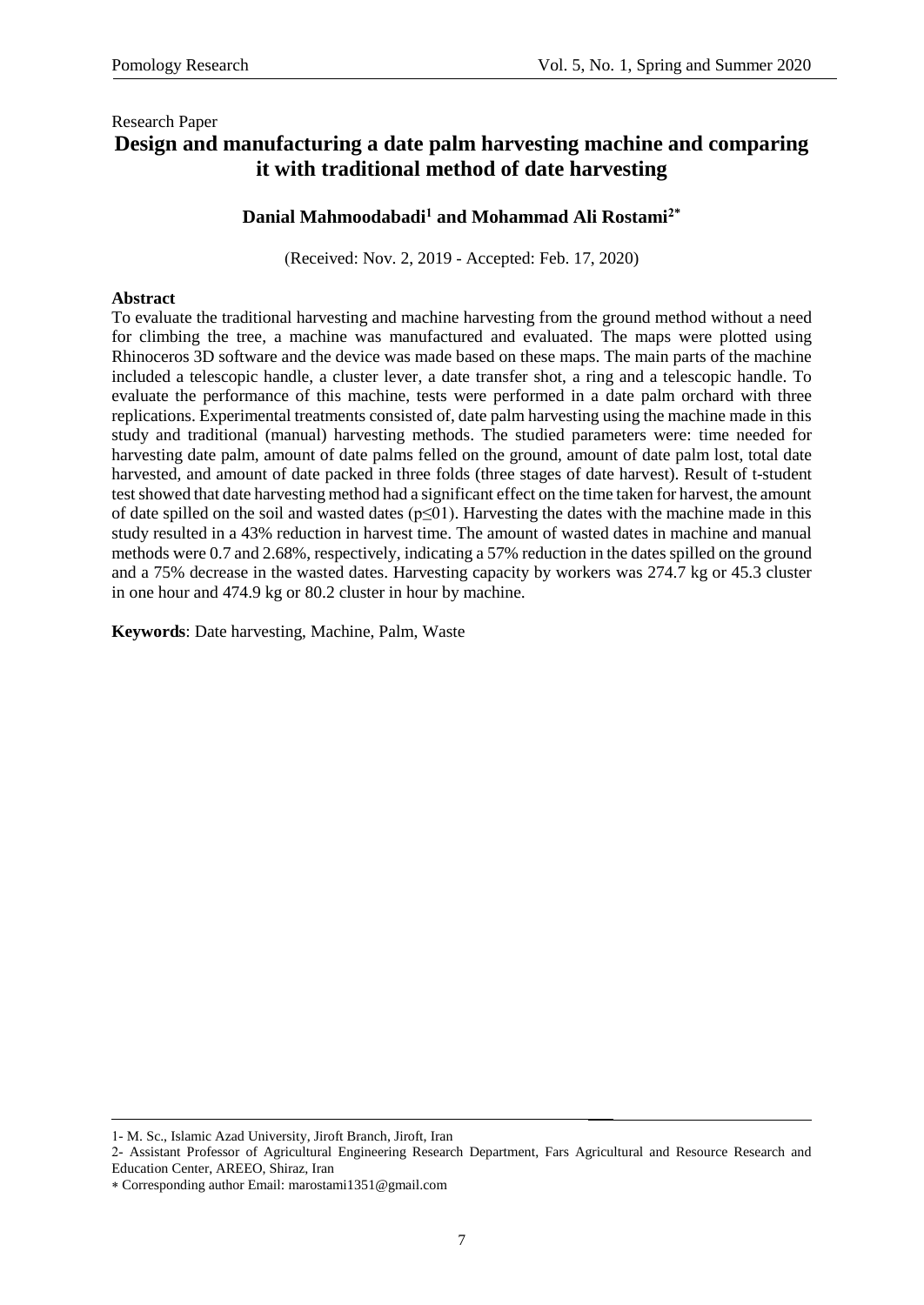## Research Paper **Effect of plant spacing and primocane number on photosynthesis and yield indices of Thornless blackberry (***Rubus fruticosus* **agg.)**

## **Mehdi Hadadinejad1\* , Alireza Effati<sup>2</sup> and Kamran Ghasemi<sup>1</sup>**

)Received: Nov. 26, 2019 - Accepted: Jun. 1, 2020)

### **Abstract**

Optimal management of environmental factors, especially sunlight, in the trellis type cultivation of raspberry is one of the ways to increase the yield and quality of the crop. In order to investigate the effect of planting distance and number of vegetative branches on photosynthetic parameters and yield of Thornless blackberry, a factorial randomized complete block experiment with 4 replications was conducted in the four-year-old commercial garden of blackberry, located in Sari. Treatments were row spacing at two levels of 1.5 and 2.5 meters and the number of vegetative branches per plant at two levels of 4 and 6 branches. The results of mean comparison showed that the highest area of five leaves (140.6 cm) was belonging to the planting distance of 2.5 m and four branches. The highest production of branches and plants was observed in planting distance of 2.5 m (1.74 and 8.65 kg), respectively. Fruits harvested from plants with planting distance of 1.5 m had the highest amount of total anthocyanin, antioxidant activity, fruit size and the highest rate of photosynthesis (with an average of 5.58 μmol  $/m<sup>2</sup>$ .s). Also, the lowest leaf temperature (32.5 °C) was recorded in this treatment. According to the results of his study, by reducing the distance between the raspberry plants, reducing the leaf temperature leads to an increase in photosynthesis rate and potential yield per branch. Conversely, at greater planting intervals, an increase in the number of branches is necessary to compensate the density and thus increase the total yield per hectare.

**Keywords:** Anthocyanin, Density, Floricane, Fruit size, Leaf area

**.** 1- Assistant Professor, Department of Horticulture, Crop Sciences College, Research Institute of Medicinal Plants Biotechnologies (RIMPBio), Sari Agricultural Sciences and Natural Resources University (SANRU), Sari, Iran

2- M.Sc. of Physiology and Breeding of Fruit Trees, Research Institute of Medicinal Plants Biotechnologies (RIMPBio), Sari Agricultural Sciences and Natural Resources University (SANRU), Sari, Iran

\* Corresponding author, Email: m.hadadinejad@sanru.ac.ir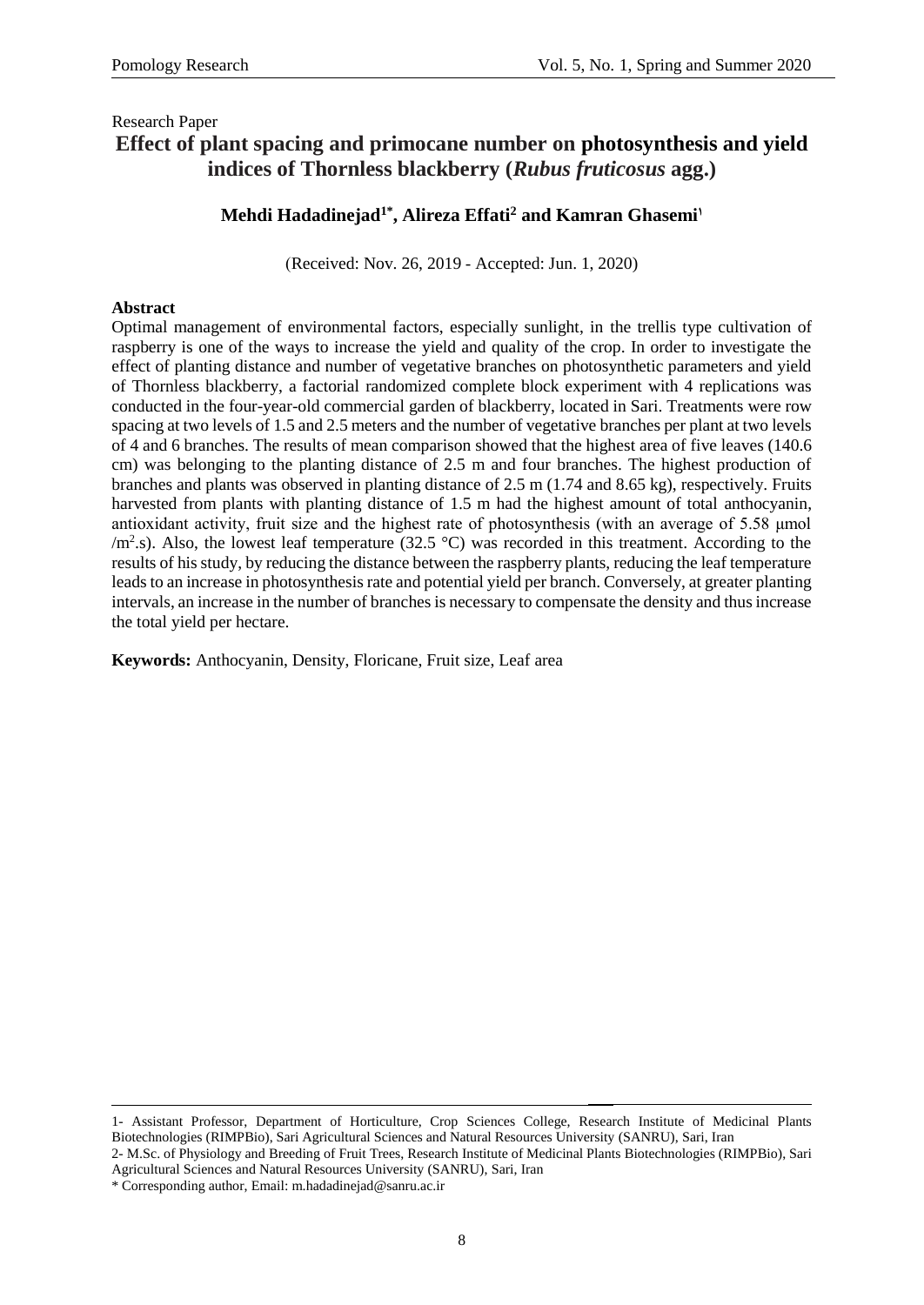# **Investigation of pomological and morphological diversity of apple in Sistan region**

# **Mojtaba Shahraki1, Nafiseh Mahdi Nezhad2\* , Baratali Fakheri3, Leila Fahmeideh4 and Mehdi Aran5**

(Received: Dec. 10, 2019 - Accepted: Jun. 7, 2020)

#### **Abstract**

This research was conducted to determine the characteristics and germplasm grouping of different genotypes of apples grown in Sistan and Baluchestan province. 25 apple genotypes were collected from four regions of Hamoon, Bonjar, Imamieh and Zahedan and morphological and pomological traits were evaluated. Means comparison of data showed that there was a genetic diversity between the genotypes in terms of quantitative traits, especially the annual shoot diameter, leaf blade length, width of the eye socket and pedicel cavity, pedicel thickness and length, and fruit length and width. The means for these traits were higher in Zahedan genotype than that of Zabol genotypes. In terms of pomological traits, the genotypes had a considerable diversity. Correlation analysis between traits showed a positive and significant correlation between pedicel thickness with pedicel length (0.65), fruit width (0.76), fruit weight  $(0.48)$  and also between annual shoots diameter  $(0.61)$  with the width of the eye socket  $(0.83)$ , depth of eye basin (0.84) and fruit length (0.72).

**Keywords**: Correlation of traits, Fruit, Genetic diversity, Germplasm, Morphological traits

<sup>1-</sup> M.Sc. Student, Department of Horticulture and Landscape, Collage of Agriculture, University of Zabol, Zabol, Iran 2- Assistant Professor, Department of Plant Breeding and Biotechnology, Collage of Agriculture, University of Zabol, Zabol, Iran

<sup>3-</sup> Professor, Department of Plant Breeding and Biotechnology, Collage of Agriculture, University of Zabol , Zabol,Iran

<sup>4-</sup> Associate Professor, Department of Plant Breeding and Biotechnology, Collage of Agriculture, University of Zabol, Zabol, Iran

<sup>5-</sup> Assistant Professor, Department of Horticulture and Landscape, Collage of Agriculture, University of Zabol, Zabol, Iran Corresponding author Email: nmahdinezhad@uoz.ac.ir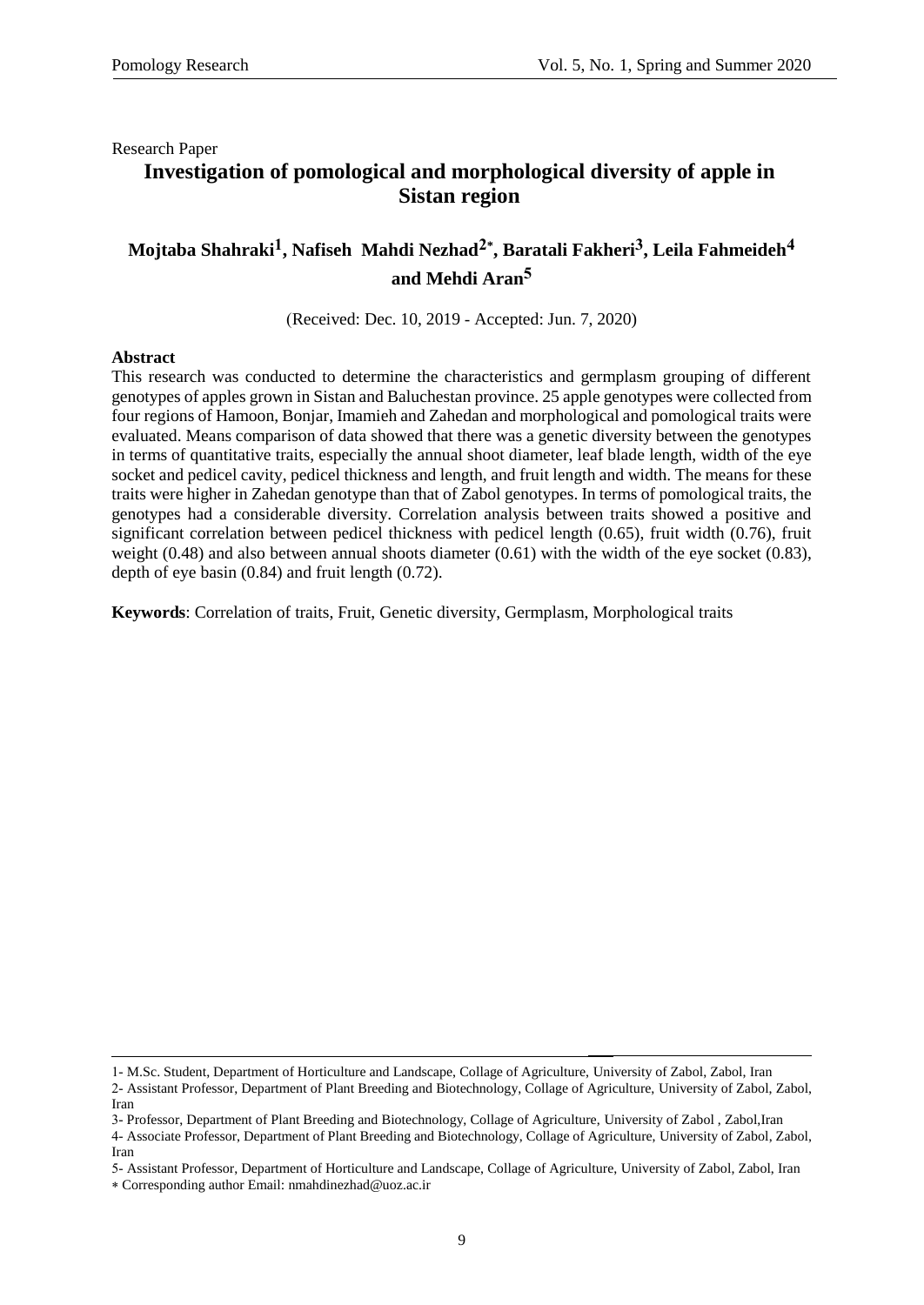### Research Paper **Effects of radiation reflactants on the oil content and fatty acids profile of 'Mary' olive cultivar**

## **Javad Mahzoon<sup>1</sup> , Yavar Sharafi3\* and Seyyed Jalal Tabatabaei<sup>2</sup>**

(Received: Dec. 25, 2019 - Accepted: Apr. 29, 2020)

#### **Abstract**

Due to the lower water requirement than other fruit trees, olive (*Olea Europea* L.) is one of the most important horticultural crops grown in most parts of Iran especially in arid and semi-arid subtropical regions. Because of the arid and semi-arid climatic conditions of Iran, it is important to use methods to reduce the water consumption of fruit trees. The purpose of this study was to investigate the effect of some radiation reflactants and shading net on the oil properties and fatty acid composition of 'Mari' olive cultivar. The experiment was conducted in a completely randomized design with eight treatments including talc, zinc oxide, silica, kaolin, TSZ (talc, silica and zinc oxide), TSZK (talc, silica, zinc oxide and kaolin), shading net and control in three replications. The results showed that spraying with radiation reflactants reduced the amount of palmitic acid (C18: 0), linoleic acid (C18: 2), linolenic acid (C18: 3), and total saturated fatty acids (SFA). Whereas the amount of oleic acid (C18: 1), unsaturated fatty acids (UFA) also, increased total monounsaturated fatty acids (MUFA) and oleic acid to linoleic acid ratio. In general, the anti-transparents increased the oil content by reducing fruit temperature, improving the fatty acid composition of the oil and by enhancing the monounsaturated fatty acids, especially oleic acid. Due to the positive effect of reflactants on fruit quality and oil content, by reducing leaf and fruit temperature, foliar application of these compounds can be recommended in olive growing systems in hot and dry areas.

**Keywords**: Fatty acids profile, Oil content, Olive, Radiation reflactants

-

<sup>1-</sup> Former M.Sc. Student, Department of Horticultural Sciences, Faculty of Agriculture, Shahed University, Tehran, Iran

<sup>2-</sup> Assistant Professor, Department of Horticultural Sciences, Faculty of Agriculture, Shahed University, Tehran, Iran

<sup>3-</sup> Professor, Department of Horticultural Sciences, Faculty of Agriculture, Shahed University, Tehran, Iran

Corresponding author Email: [y.sharafi@shahed.ac.ir](mailto:y.sharafi@shahed.ac.ir)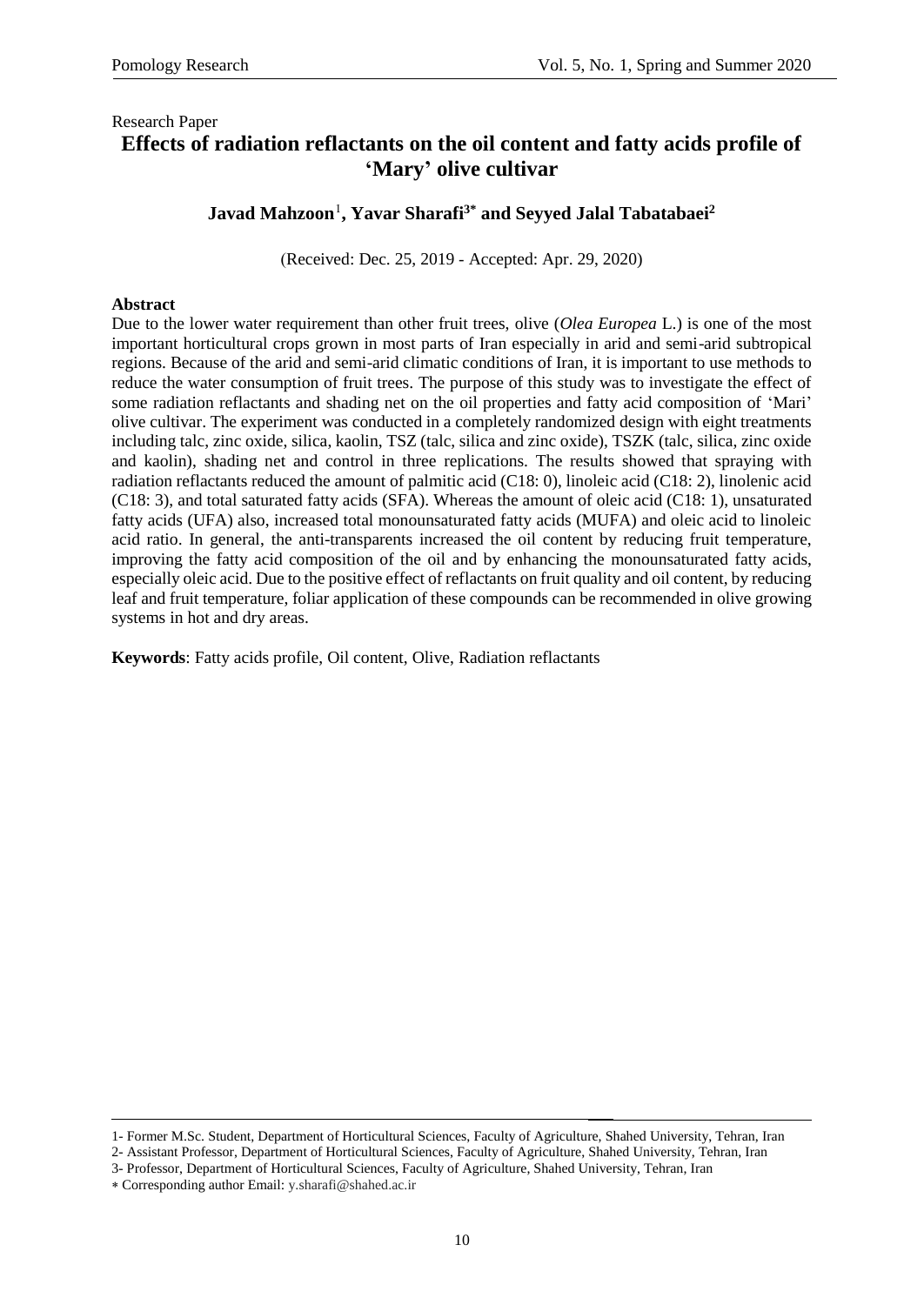### Research Paper **Estimating the breeding value of some pomological traits in grape cultivars of West Azarbaijan**

### **Mitra Razi<sup>1</sup> , Reza Darvishzadeh<sup>2</sup>\* , Hamed Doulati Baneh<sup>3</sup> , Mohammad Esmaeil Amiri<sup>4</sup> and Pedro Martinez-Gomez<sup>5</sup>**

(Received: May. 15, 2019 - Accepted: Aug. 18, 2019)

### **Abstract**

In a breeding program, it is important to know gene action, because knowledge in this field helps the researchers in their crossing programs and effective selection. In this study, breeding values of 14 traits (TSS, pH, TA, berry weight, flesh weight, single seed weight, seed number, juice content, pollen germination, cluster length, cluster width, cluster weight, fruit set in open and under controlled pollination) in 45 grape cultivars from West Azerbaijan were predicted using the best linear unbiased prediction (BLUP) procedure. Considering the sum of ranks of the breeding values of all the studied traits, Agh Shani, Qara Shani, Lal Qermez, Angotka, Qzl Ouzum, Taifi, Tabarze Qermez and Sahebi Qermez cultivars had the highest rank. Among the studied seedless cultivars, Rejin in terms of single seed weight and Keshmeshi Sefid in terms of seed number had the highest breeding values. Among the seeded cultivars, Shirazi in terms of single seed weight and Chava-Ga in terms of seed number had the highest breeding values. Taifi, Sahebi Qermez, Sarghola, Chava Ga, Gazandaii and Qzl Ouzum cultivars with high and positive breeding values for berry weight, flesh weight and juice content can be used as a good parent for breeding of these traits in crossing programs because they can better transfer their characteristics to their offspring. At-Ouzum, Rishbaba Qermez, Shahroudi, Sahebi Qermez, Tabarze Qermez, Dastarchin, Lal Qermez, Alhaghi, Agh Shani and Angotka cultivars had positive and high breeding values for cluster length, cluster width and cluster weight traits, so they can be introduced as suitable parents for breeding of these traits in breeding programs.

**Keywords:** Additive effects of gene, Grape, Heritability, Mixed linear model, Molecular markers, Quantitative genetic

**.** 

<sup>1-</sup> Ph.D. in Horticulture, Department of Horticulture, Zanjan University, Zanjan, Iran

<sup>2-</sup> Professor, Department of Genetic and Plant Production, Faculty of Agriculture and Natural Resources, Urmia University, Urmia, Iran

<sup>3-</sup> Associate Professor, Horticultural Crops Research Department, Kurdistan Agricultural and Natural Resources Research and Education Center, AREEO, Sanandaj, Iran

<sup>4-</sup> Professor, Department of Horticulture, Zanjan University, Zanjan, Iran

<sup>5-</sup> Professor, CEBAS-CSIC, Murcia, Spain

Corresponding author Email: [r.darvishzadeh@urmia.ac.ir](mailto:r.darvishzadeh@urmia.ac.ir)